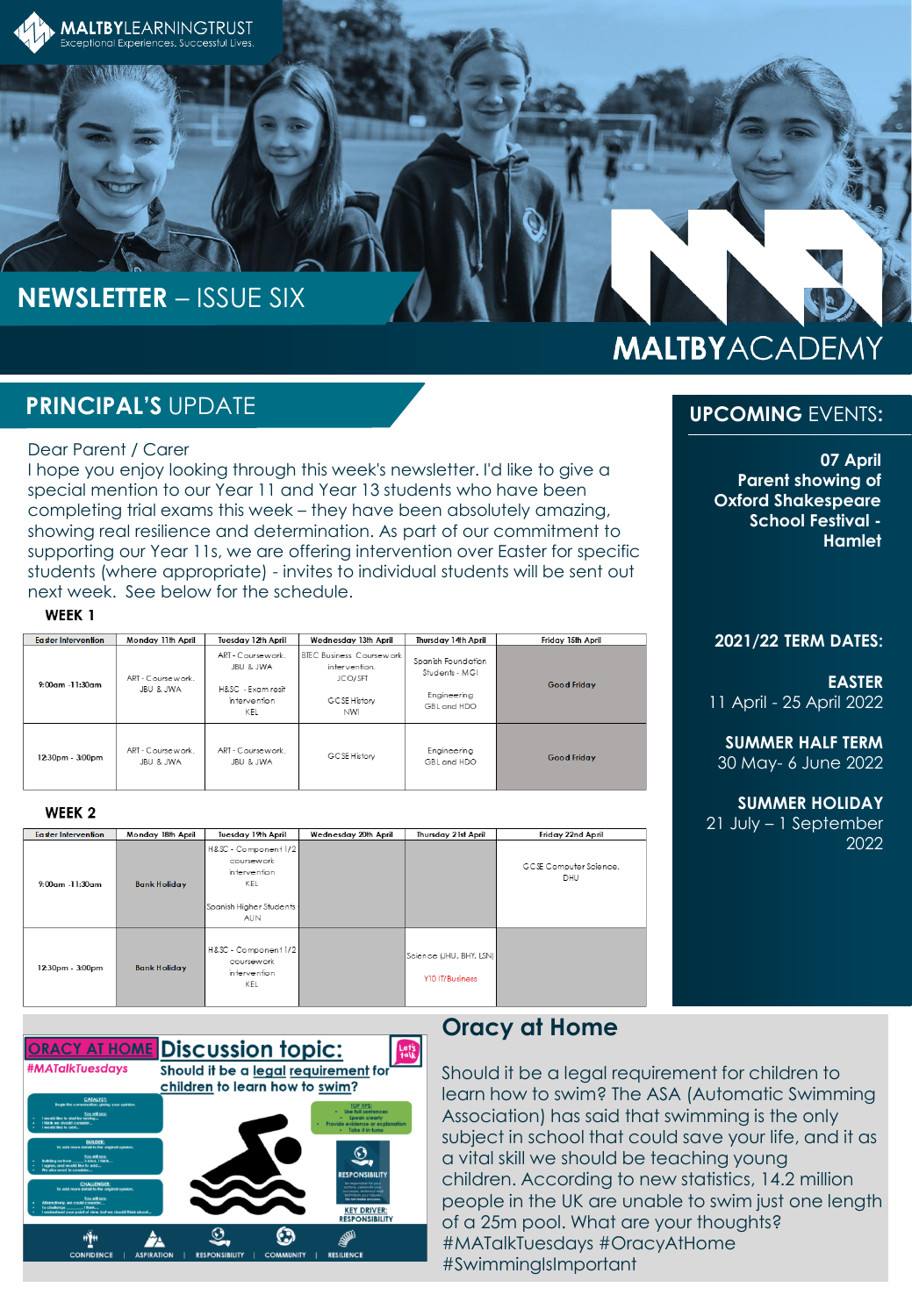## **"Speak Up" Yorkshire Programme**

On Tuesday, 30 of our students participated in the 'Speak Out Challenge', a workshop organised by the Speakers Trust, to support young people with public speaking. The students spent the morning with Gareth, from Speakers Trust, learning how to speak publicly, how to structure a speech, and how to show confidence. In the afternoon, the students spent time writing and delivering their speeches to the group. Well done to Harrison, Ruby and Harry, who delivered the winning speeches of the day! It was really pleasing to see our students invested in this workshop, and how their confidence grew across the day!









### **E-sports Update**

Having passed through the Winter Qualifiers, the Maltby Academy e-Sports Team: The Maltby Miners, are one match away from completing their entry into the British e-Sports Championship for Rocket League. Having secured a spot in Division 2 for the Spring Tournament, the match on March 30<sup>th</sup> will be their final game where they will face the team from Nottingham High.

Charlie W, Declan C, and Alex M have made up the main roster, with Taylor R, and Daniel B both subbing in when needed. The competition has been tough in Division 2, but the lads have played their best, and more importantly have had fun every Wednesday evening competing. In the competition so far the lads have scored over 25 goals and we are hoping we can end our e-Sports year on a high with a high score.

The current Y12 e-Sports students will be hosting their final Rocket League Tournament on Star Wars Day May 4th, and can be viewed on YouTube from the Maltby CAB YouTube Account.

Any Y11 who is interested in taking part, and is taking e-Sports next year in Y12, see Mr Hastie for a chance to join the team ready for the 2022 Winter Qualifiers. Also, in breaking news, there could be chances of the Miners having a second team taking on the Overwatch Winter Qualifiers too…

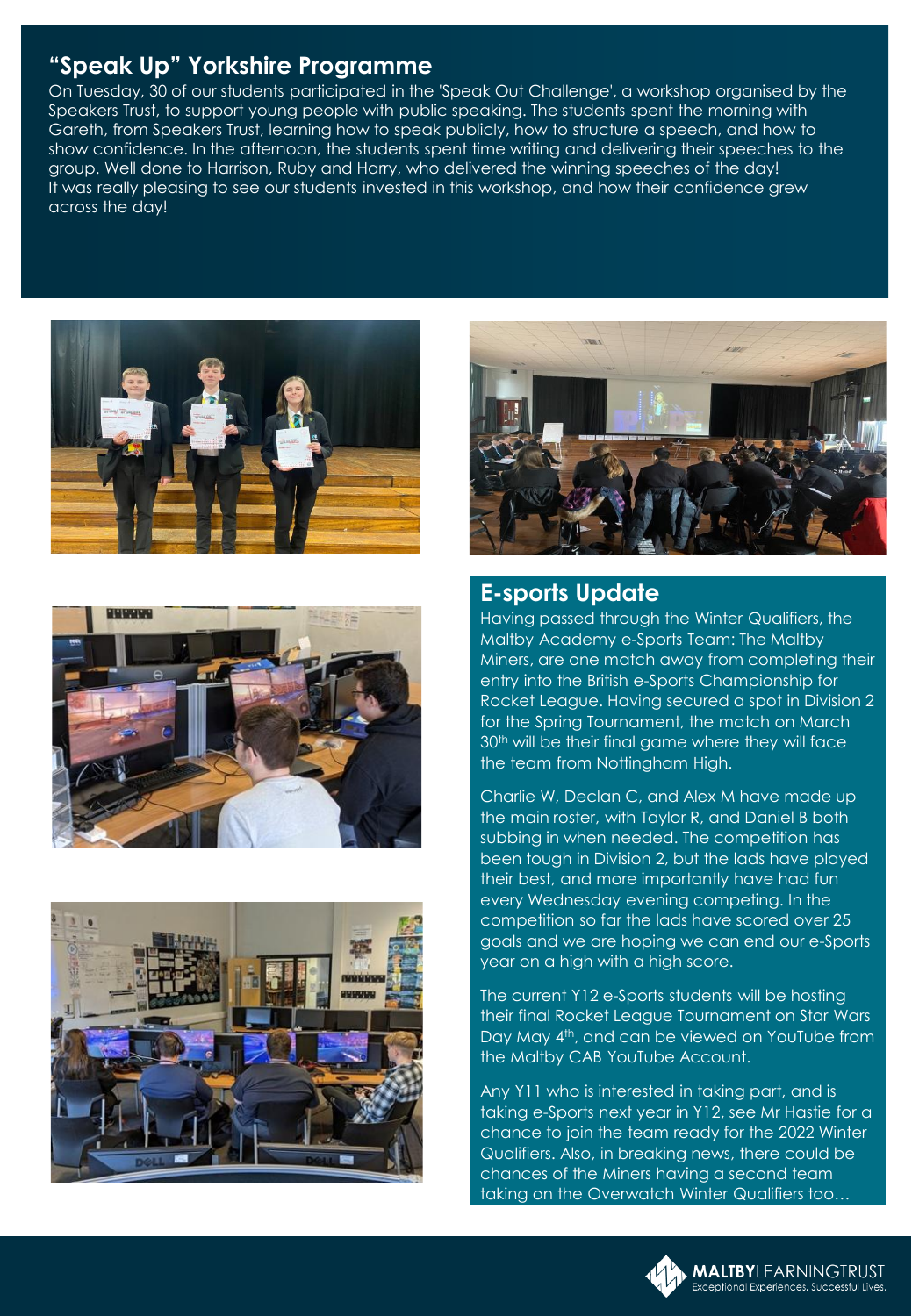## **"Children's Classics – A Variety Show"**

On Tuesday 29th March 2022, Maltby Academy opened their doors to the public to welcome them back to the Creative Arts Departments whole school production of 'Children's Classics – A Variety Show'. This year's cast showcased many of our youngest and newest arrivals at the Academy who have thrown themselves into the show as well as our year 13 Performing Arts students who were examined during the performance as the final part of their Level 3 course. Students have given up hours of their time after school as well as attending weekend rehearsals to create the production.

The show included scenes and a song from the musical 'The Adams Family'; a scene from Gnomeo and Juliet and the heartfelt 'Your Song' as well as a remix from the DreamWorks hit animation 'Trolls'. We took the audience back in time to hear 'Sister Suffragette' from Mary Poppins and classics from Chitty Chitty Bang Bang. Fans of Roald Dahl were thrilled by the scenes from 'Fantastic Mr. Fox', 'Witches' and 'The Twits' and younger audience members were delighted when we brought toys to life with the scene and song from 'Toy Story'.

The audience was very supportive of our young people and the cast did themselves and the creative arts department proud, the students once again showed what an amazing abundance of talent we have at Maltby Academy.















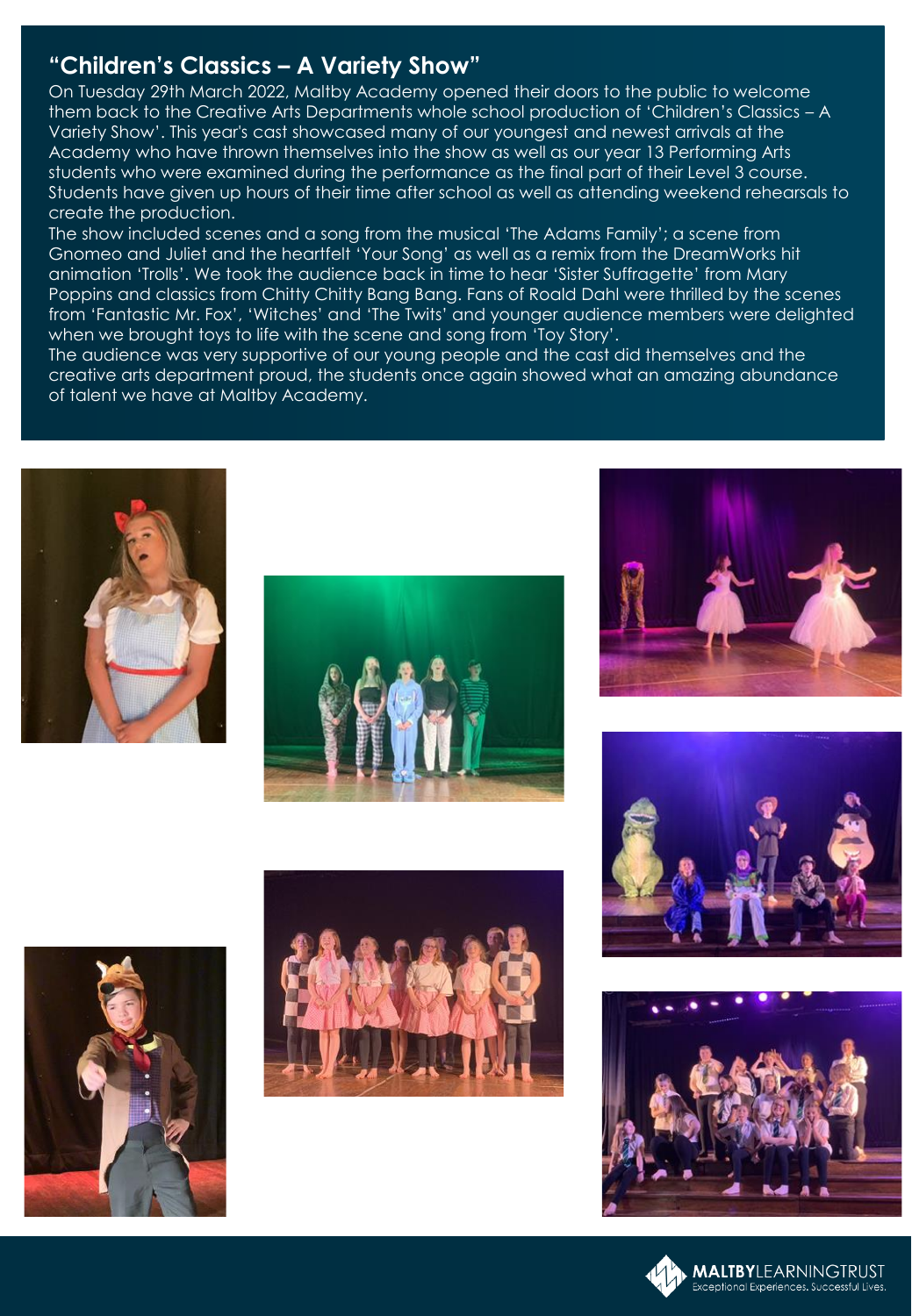

| <b>Student</b>    | Subject          | <b>Key Driver</b> |
|-------------------|------------------|-------------------|
| Tiarna S          | Art              | Aspiration        |
| Skye H            | Art              | Confidence        |
| Emily P           | Art              | Aspiration        |
| <b>Brodie L</b>   | Art              | Aspiration        |
| Grace C           | <b>Business</b>  | Aspiration        |
| Gracie B          | <b>Business</b>  | Community         |
| Sam R             | <b>Business</b>  | Aspiration        |
| Lewis W           | <b>Business</b>  | Aspiration        |
| Scarlett M        | Computer Science | Resilience        |
| Danielle W        | Criminology      | Aspiration        |
| Aaron H           | English          | Confidence        |
| Tallulah C        | English          | Responsibility    |
| Casey M           | English          | Aspiration        |
| Megan M           | English          | Responsibility    |
| Senna W           | English          | Confidence        |
| Julia S           | English          | Aspiration        |
| Erin M            | English          | Responsibility    |
| Aaron H           | English          | Confidence        |
| Aimee E           | English          | Confidence        |
| Keida W           | English          | Aspiration        |
| Danielle W        | English          | Community         |
| Lewis S           | English          | Resilience        |
| Honey W           | English          | Confidence        |
| Braydon W         | English          | Confidence        |
| Henry M           | English          | Aspiration        |
| Janae S           | English          | Confidence        |
| Millie N          | English          | Aspiration        |
| <b>Brooklyn G</b> | English          | Confidence        |

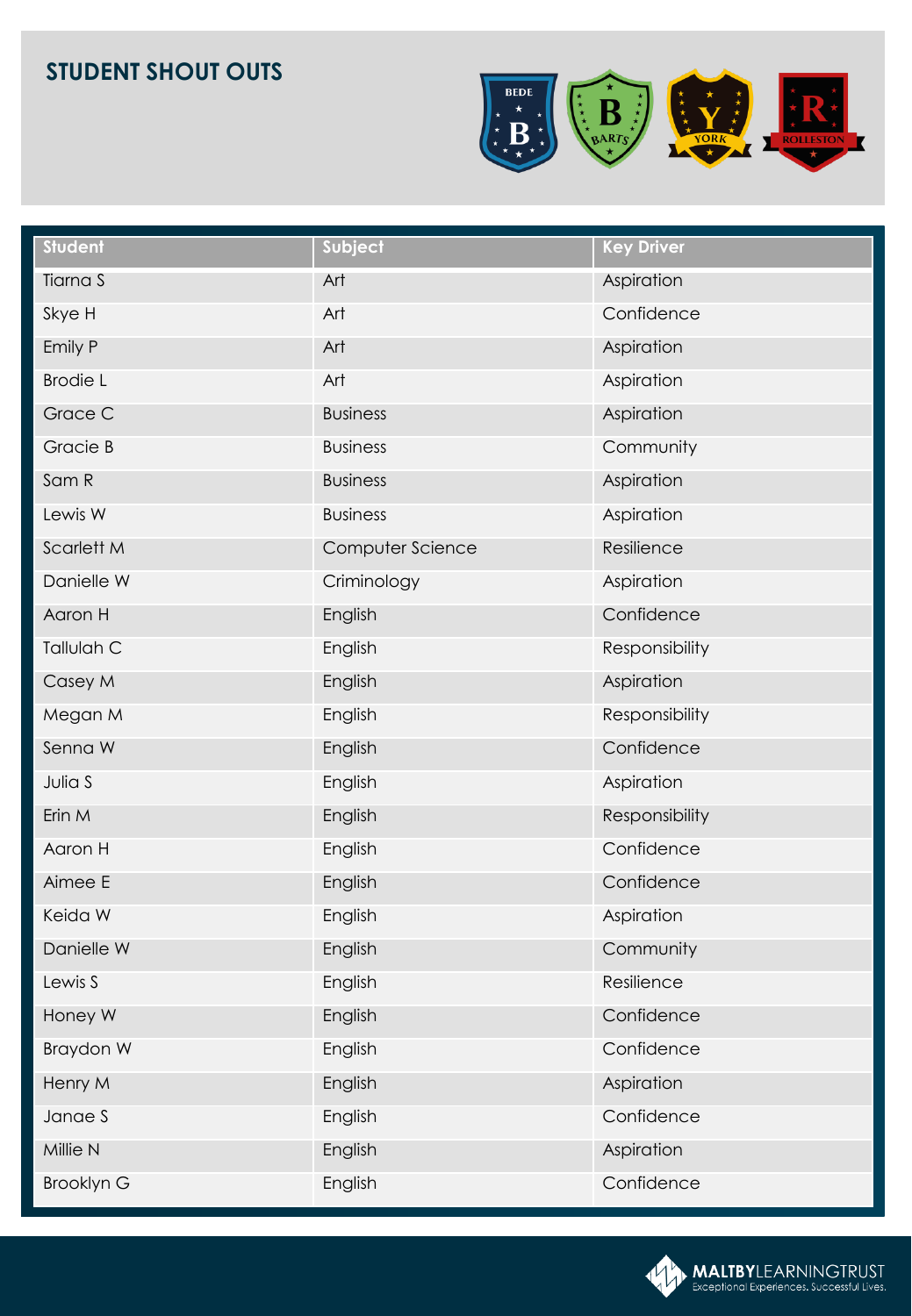

| <b>Student</b> | Subject                       | <b>Key Driver</b> |
|----------------|-------------------------------|-------------------|
| Grace H        | English                       | Aspiration        |
| Jack S         | English                       | Resilience        |
| Rory F         | English (TUTOR TIME)          | Responsibility    |
| Libby L        | Geography                     | Aspiration        |
| Aaron H        | Geography                     | Confidence        |
| Daisy B        | Geography                     | Aspiration        |
| Rubi H         | <b>Health and Social Care</b> | Aspiration        |
| Siobhan J      | <b>Health and Social Care</b> | Resilience        |
| Ethan B        | <b>Health and Social Care</b> | Resilience        |
| Olivia T       | <b>Health and Social Care</b> | Aspiration        |
| Rachel W       | <b>Health and Social Care</b> | Resilience        |
| Reece E        | History                       | Aspiration        |
| Logan R        | <b>History</b>                | Resilience        |
| Oliver M       | History                       | Confidence        |
| Ava M          | History                       | Resilience        |
| Ruby B         | History                       | Aspiration        |
| Lewis W        | History                       | Aspiration        |
| Faith B        | Information Technology        | Resilience        |
| Lewis S        | Information Technology        | Aspiration        |
| Evie W         | Information Technology        | Aspiration        |
| Kate P         | Integrated                    | Confidence        |
| Katy S         | Maths                         | Aspiration        |
| Charlotte C    | Media Studies                 | Aspiration        |
| Owen B         | <b>MFL</b>                    | Resilience        |
| Daniel G       | Psychology                    | Aspiration        |
| Daisy B        | Religious Studies             | Confidence        |
| Harrison F     | Religious Studies             | Responsibility    |
| Kiera F        | Science                       | Resilience        |

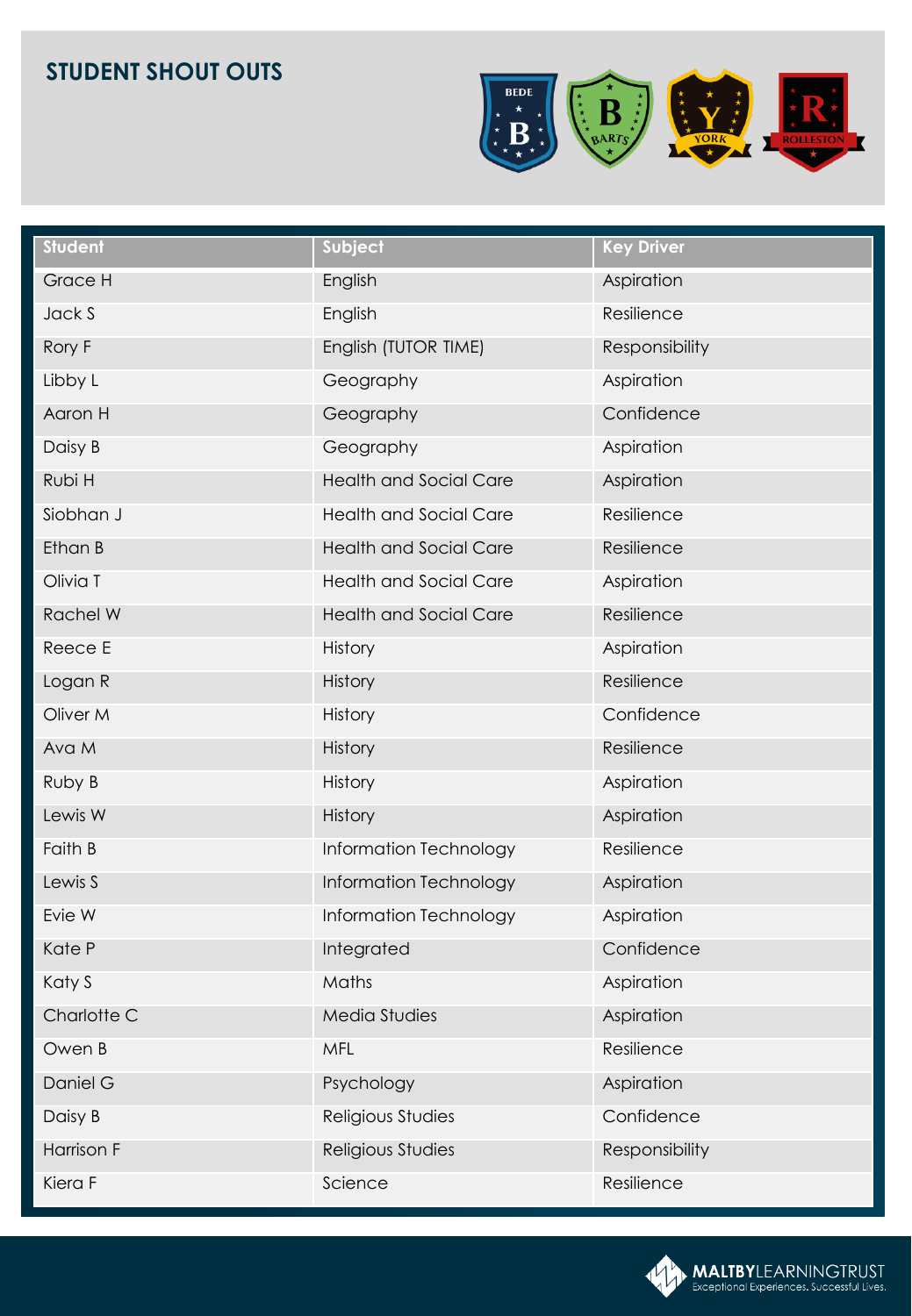

| <b>Student</b> | Subject     | <b>Key Driver</b> |
|----------------|-------------|-------------------|
| Jennifer F     | Science     | Aspiration        |
| Ella S         | Science     | Aspiration        |
| Austin T       | Science     | Aspiration        |
| Ella W         | Science     | Confidence        |
| Liam B         | Science     | Aspiration        |
| Dawnie A       | Science     | Responsibility    |
| Leon G         | Science     | Responsibility    |
| Jack T         | Science     | Responsibility    |
| Joshua H       | Science     | Aspiration        |
| Morgan G       | Science     | Aspiration        |
| Alex S         | Science     | Confidence        |
| Brandon J      | Science     | Resilience        |
| Viktorija A    | Science     | Resilience        |
| Toby M         | Science     | Resilience        |
| Shannon H      | Science     | Resilience        |
| Lewis W        | Sociology   | Aspiration        |
| Ciera B        | Sociology   | Aspiration        |
| Henri B        | English     | Resilience        |
| Rory F         | English     | Aspiration        |
| Nicole B       | English     | Responsibility    |
| Charley C      | Maths       | Aspiration        |
| Ellena S       | Maths       | Confidence        |
| Leah F         | History     | Aspiration        |
| <b>Brody S</b> | History     | Confidence        |
| Aimee E        | Spanish     | Resilience        |
| Aiden C        | Engineering | Resilience        |
| Amy B          | Engineering | Resilience        |
| Connor W       | Pastoral    | Resilience        |